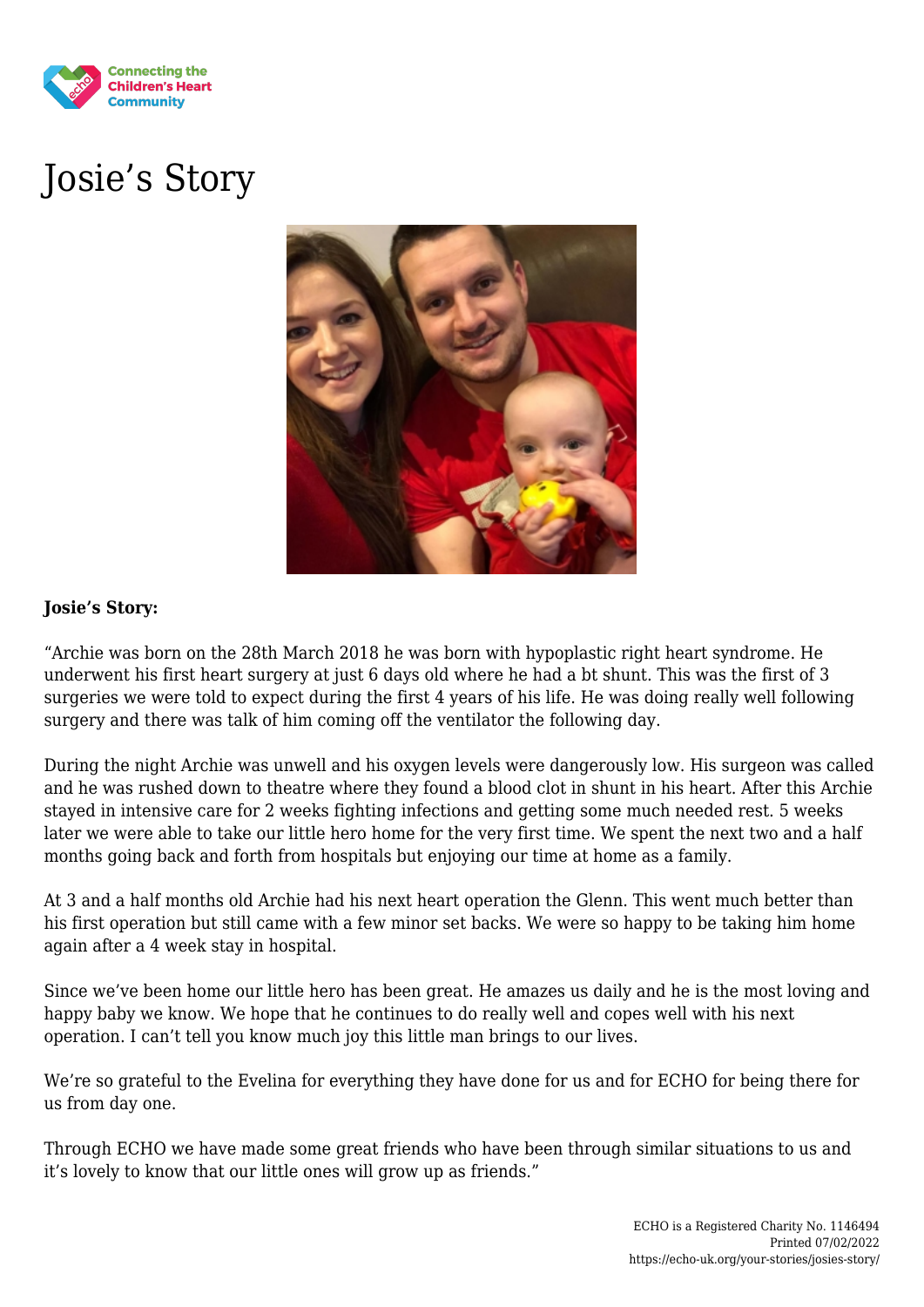



To mark [National Heart Month](https://echo-uk.org/2019/01/07/wear-red-and-support-echo-for-national-heart-month-week/) in February, Josie and her family set up a Facebook fundraiser for ECHO and invited friends and family to contribute – and together they have raised an incredible £840!

> ECHO is a Registered Charity No. 1146494 Printed 07/02/2022 https://echo-uk.org/your-stories/josies-story/